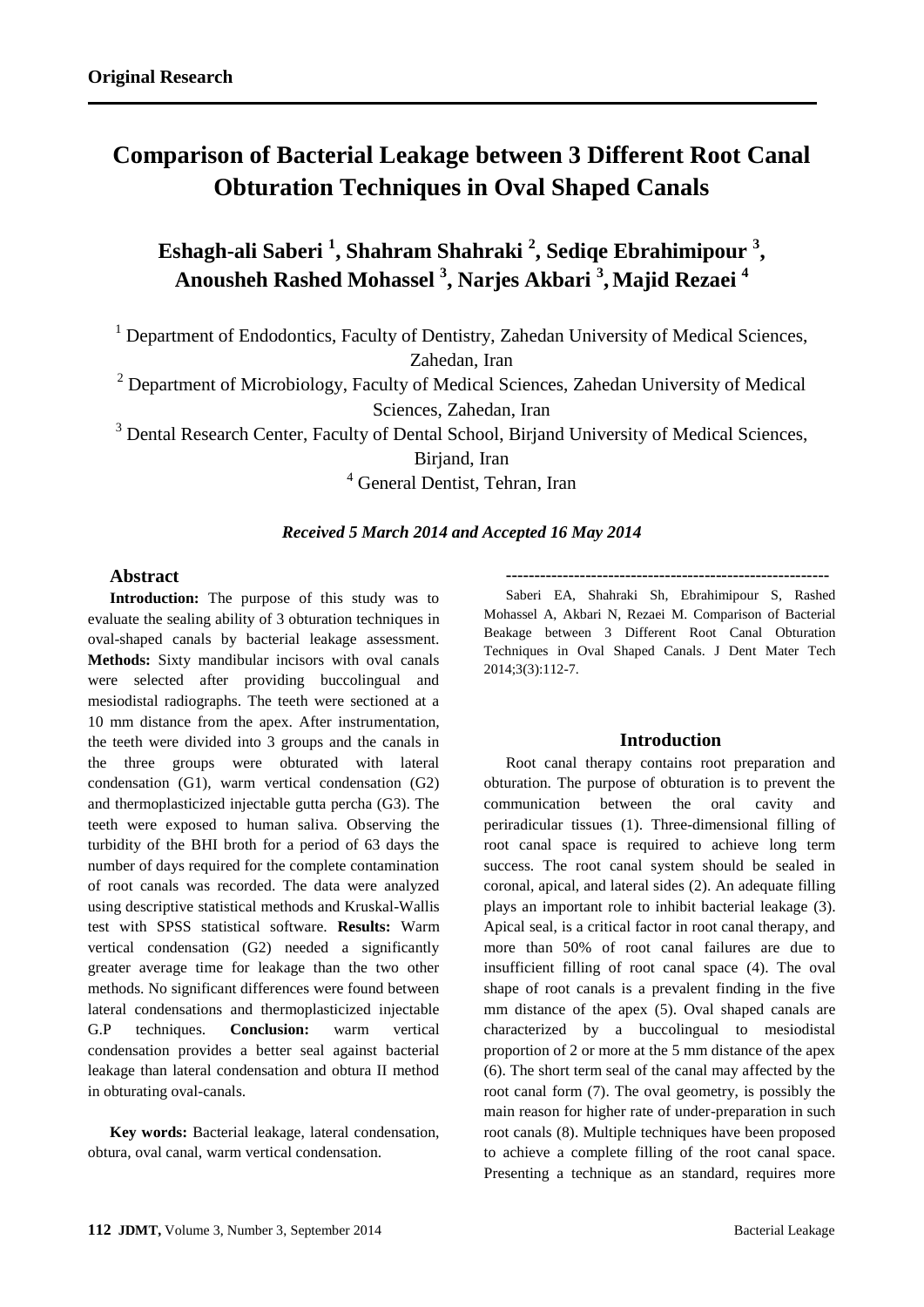studies that evaluate its sufficiency of filling and sealing the root canal space (9).

Lateral condensation technique, is the well-known usual technique vastly used by dentists (10-12). Vertical condensation was presented with the purpose of making more density of gutta percha in the apical region and also establishing a three-dimensional leakage-free filling in the root canal space (13).

The first invented thermoplastic injectable guttapercha system was the Obtura system. Obtura II unit is the injectable gutta percha system with high temperature, heating the gutta percha pellets up to 150- 200 degrees of centigrade in the injection gun prior to injection into the canal space (14).

Considering the anatomic variations in root canal systems and the need for further studies to compare the different proposed obturation techniques, this study was aimed to compare the apical bacterial leakage following root canal filling, between three obturation techniques containing lateral, vertical, and thermoplastic technique in oval shaped canals.

# **Materials and Methods**

170 mandibular incisors were collected for this in vitro study. According to the inclusion criteria of the study which required single canal teeth with oval roots, lack of caries and cracks, and no signs of resorption or calcification, and also considering the sample size which was estimated based on similar studies, 60 teeth were selected for the experiment. To verify the number and shape of the root canals, two radiographs were provided in buccolingual and mesiodistal planes by De-Deus et al. method (15). To assimilate the radiographic magnification, all radiographs were taken in a 5 cm distance between the radiographic tube and the tooth. The canals were diagnosed as oval shaped if the ratio of long/short diameter  $\geq 2$  existed in the 5 mm distance of the apex. After cleansing and debridment, the teeth were stored in a 5.25% NaOCl solution for 12 hours.

10 mms of the apical root was cut with a diamond disk. A #15 K-file ((Maillefer, Ballaigues, Switzerland) was driven into the canal from the coronal access until the end of the file could be seen at the apical cut end. This length minus 1 mm was determined as the root canal length. The canals were prepared by step back method. The canals were rinsed by 2.5% NaOCl during instrumentation. In all samples, a K-file #30 was considered as MAF (Master Apical File). Flaring was done up to #80 K-file. The samples were randomly divided into three groups of 20 each.

After autoclaving process of the teeth and under sterile condition (sterile gloves and instruments, working under the hood, gutta percha sterilized in 5.25% NaOCl, three methods of obturation were respectively done in three groups:

Group 1. Cold lateral condensation, using AH26 sealer (Dentsply, Detrey Gmbh, Germany).

Group 2. Warm vertical condensation (Schilder's method), using AH26 sealer.

Group 3. Thermoplasticized injectable GP (obtura II method, using AH26 sealer.

All samples were kept in 100% humidity (water soaked sterile gas) at the temperature of 37 degrees of centigrade for 14 days, in order to achieve complete setting of the sealer (16). Preparing the samples for leakage evaluation

A two-chamber setup was used to evaluate the bacterial leakage. Two layers of nail varnish were applied all over the external surface of teeth but around the apical foramen and canal orifices. This was done to prevent the bacterial leakage through the lateral canals or cementum cracks. The pistons of sixty 20cc syringes were separated. A hole was made at the end part of syringes and all samples were fixed in the holes with their orifices inside the syringe space and the apices to the outer side. The gap between the sample and the syringe was completely sealed with a cyanoacrylate adhesive and two layers of nail varnish. The inner space of the syringe was considered as the upper chamber of the leakage verification setup in which the bacterial source or saliva was poured. As for the lower chamber, penicillin vials were used. The silicone bonnets of the vials were punched based on the syringe end size. The syringes went into the vials in a way that the tooth sample apices had a 5 mm distance to the bottom of the vial. The gap between the syringe and the vial bonnet were sealed by adhesive and nail varnish. The vials were filled by Brain Heart Infusion Broth (BHI) (Pronadisa, CPNDA, Spain) to the height that 2 mm of the tooth apex was soaked in BHI. BHI was made by mixing the pre-ordered weight of the powder in a proportionate volume of distilled water according to the manufacturer. To achieve a homogenic, clear solution, a hot water bath was used. The BHI solution was autoclaved prior to being used.

The two chamber setup was sterilized as follows:

The upper chamber (the tooth carrier syringe connected to the vial cap) was packed and sterilized by ethylene oxide gas. The lower chamber was autoclaved after closing the vial heads by cotton caps. Ultimately, the sterilization of the connection between the chambers was done adjacent to flame and the gap was sealed by nail varnish. To make sure complete decontamination was achieved, the setups were incubated at the temperature of 37°C for 7 days. During this period, only one sample showed evidence of turbidity which was sterilized and incubated in a second cycle.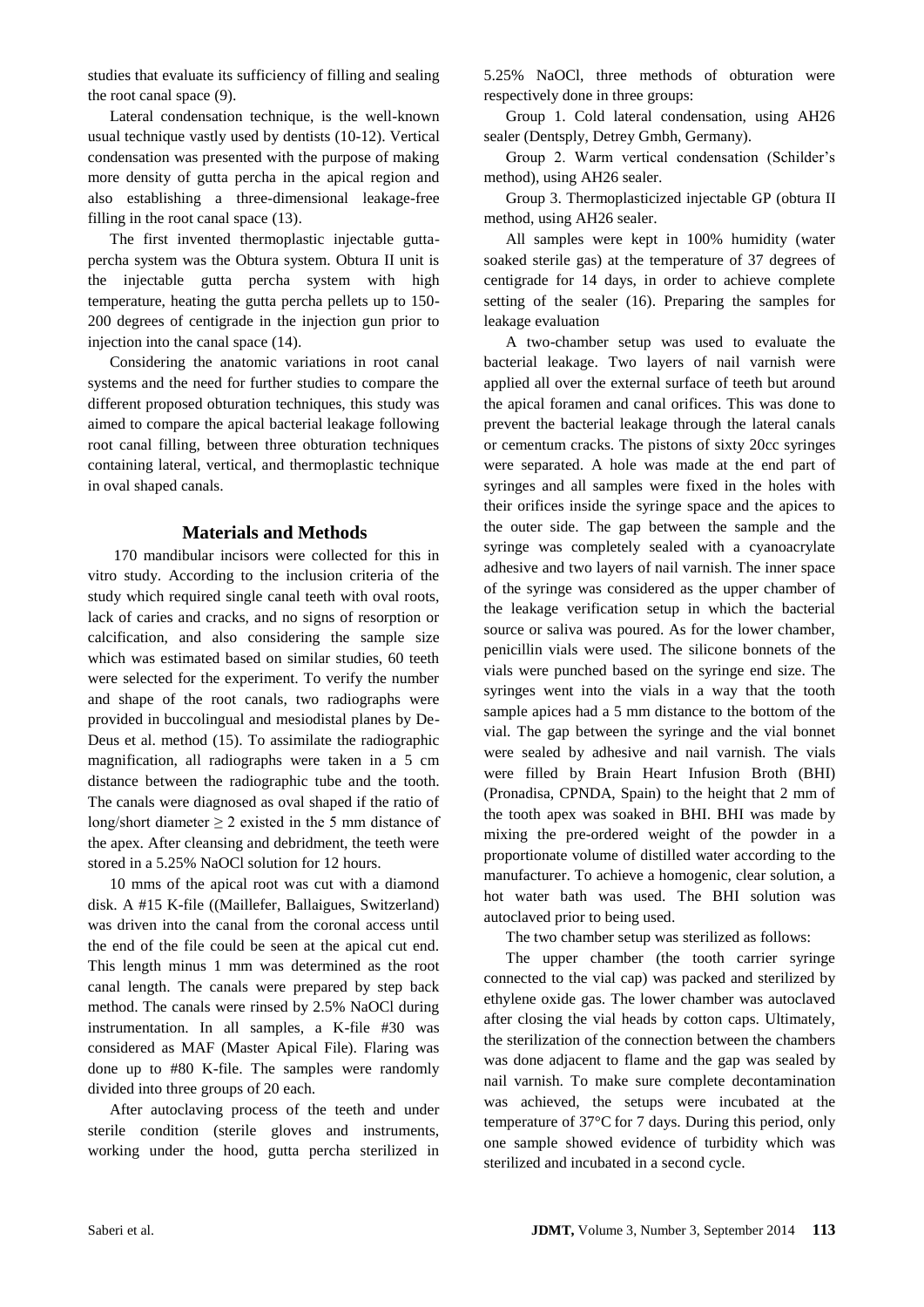After ensuring the setup sterilization, the mixture of human saliva and BHI (1 to 1 ratio) was poured into the syringes. The culture process began as the 60 setups were incubated in 37°C for 63 days. During the culture period, the samples were observed for any evidence of turbidity each 24 hours. The saliva content of the upper chamber replenished every three days. Each time, the saliva was obtained from the same person.

In case of turbidity, the sample code and the day of turbidity were recorded. To insure that the turbidity has occurred as a result of bacterial leakage, a blood culture was provided to approve the bacterial growth.

#### **Results**

At the end of the 63 days, 85% of the samples in group 1 (cold lateral condensation), 80% of the samples in group 2 (warm vertical condensation), and 95% of the samples in group 3 (thermoplastic injectable obtura II technique) showed evidence of leakage. The descriptive data are shown in Table 1.

As the Table illustrates, the mean day of leakage occurrence is different among the three groups. One way analysis of variance (one-way ANOVA) test showed that this difference was significant (P≤0.001). As the hypothesis of variance equality was not confirmed, the non-parametrical Kruskal-Wallis test was used which showed a significant difference  $(P \le 0.001)$ .

Table 2 shows the significance of mean difference of the leakage day (multiple comparisons) among the three groups.

As the Table illustrates, at the significance level of 0.05, the mean differences between the groups 1 and 2, and also 2 and 3 are significant. There is not a significant difference in the mean leakage day between groups 1 and 3.

According to the results of this study the warm vertical and the thermoplastic obtura II techniques show the maximum and minimum day of leakage occurrence respectively. In warm vertical technique, more number of the samples showed no leakage during the experiment in comparison to the two other groups.

| <b>Table 1.</b> The descriptive indices in 3 groups of obturation methods |                            |                     |           |
|---------------------------------------------------------------------------|----------------------------|---------------------|-----------|
| Group number                                                              | Mean day of leakage $+$ SD | Confidence interval |           |
|                                                                           |                            | Up limit            | Low limit |
| Group 1                                                                   | $7.4 + 9.1$                | 12.1                | 2.7       |
| Group 2                                                                   | $16.6 + 17.5$              | 12.1                | 7.2       |
| Group 3                                                                   | $3.5 + 3.3$                | 5.2                 | 1.9       |

**Table 2.** Comparison of mean difference among three groups

| Groups        | Mean difference | Level of significance* |
|---------------|-----------------|------------------------|
| Group 1 and 2 | 9.1             | 0.023                  |
| Group 2 and 3 | 13              | 0.001                  |
| Group 1 and 3 | 3.8             | 0.303                  |

\*values less than 0.05 are considered as significant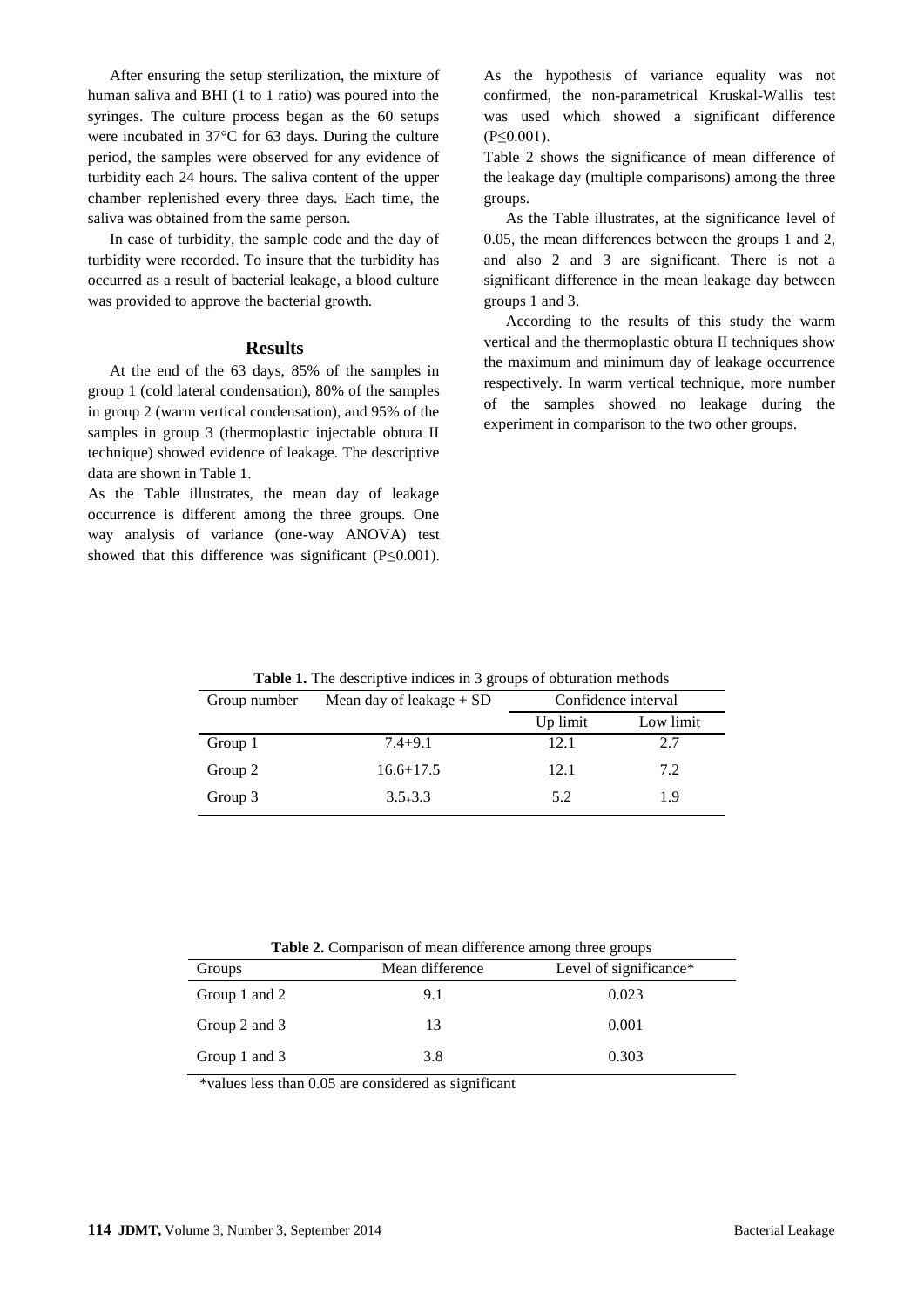### **Discussion**

In this experimental study, we compared the bacterial leakage in three types of obturation methods in oval shape canals. According to our results, the least and the most percentage of leakage occurrence in the samples after 63 days were seen in warm vertical compaction, and thermoplastic injectable obtura II techniques, respectively. The average time for leakage occurrence was significantly longer in the warm vertical compaction method in comparison to the two other methods. After all, we suggest the warm vertical compaction technique as the obturation method of preference in oval shaped canals from the aspect of bacterial leakage.

Anatomic variations of the canal shape are challenging to endodontic treatment. Oval shape canals, with a prevalence of 25%, and mostly seen in mandibular incisors and maxillary second premolars, may have a higher number of residual bacteria as a result of unpredictable preparation (17,18). This is a good logic for finding the best method of obturation that is able to compensate the unevenness of such canal shapes.

Kersten et al. (19) stated that although both cold lateral and warm vertical compaction techniques are accepted methods of obturation in endodontics, the obturation quality may be different in various anatomies of the canals. Previous studies have focused on the comparison between obturation methods in oval shape canals. In 2001, Gilbert et al. (20) compared the two methods of vertical and lateral compaction in obturation of oval shape canals by both bacterial and dye leakage techniques. Although they found no significant difference by the dye leakage method, bacterial leakage was significantly less in vertical compaction.

In 2004, Vizgirda et al. (21) using the dye leakage method, found no significant difference in the quality of obturation, between the cold lateral and thermoplasticized gutta-percha techniques.

Dye leakage has been the method of preference to evaluate the quality of canal obturation for many years. As the results of this evaluation have not been completely reliable, microbial culture has been used later to present more accurate and reproducible results. Human saliva is usually used as the bacterial source  $-$  as in our study- to assimilate the real clinical condition (19).

Shipper et al. (22) in 2004 found no significant difference in the mean microbial leakage rate between warm vertical and obtura II obturation methods. Insignificantly, the leakage rate was higher in obtura II method which may be considered in accordance with our study. In 2007, De Deus et al. (15) found no significant difference in bacterial leakage between two groups of warm vertical and cold lateral compaction.

Despite being more difficult and time consuming, warm vertical compaction has been admired as a method of offering obturation of highest quality, many times to a significant level, in several studies including ours.

Warm vertical method has shown a 10% more clinical success, in comparison to cold lateral method in cases of apical periodontitis (23). In 2006, Collins et al. (24) showed that warm vertical compaction has a higher ability to fill the defects of the canal system in comparison to the cold lateral method. Qiong Xu et al. (16) showed that more glucose leakage occurs in cold lateral in comparison to warm vertical compaction.

# **Conclusion**

According to the results of this study, warm vertical compaction is the obturation method of preference in oval shape canals as it offers the highest resistance against bacterial leakage.

Injectable gutta-percha technique (obtura II) provides a better resistance to bacterial leakage in comparison to cold lateral technique.

## **Acknowledgment**

This research is a part of a student project (No: 441) which has been accepted by the Deputy of Research of Dental School of Zahedan University of Medical Sciences.

#### **References**

- 1. Sundqvist G, Figdor D. Endodontic treatment of apical periodontitis. London: Blackwell Science, Oxford; 1998.
- 2. Rahimi S, Shahi S, Lotfi M, Yavari HR, Charehjoo ME. Comparison of microleakage with three different thicknesses of mineral trioxide aggregate as root-end filling material. J Oral Sci 2008;5:273- 7.
- 3. Rahimi S, Shahi S, Nezafati S, Reyhani MF, Shakouie S, Jalili L. *In vitro* comparison of three different lengths of remaining gutta-percha for establishment of apical seal after post-space preparation. J Oral Sci 2008;5:435-9.
- 4. Ingle JI, Simon JH, Machtou P, Bogaerts P. Outcome of endodontic treatment and retreatment. Philadelphia: Lea & Febiger 2002.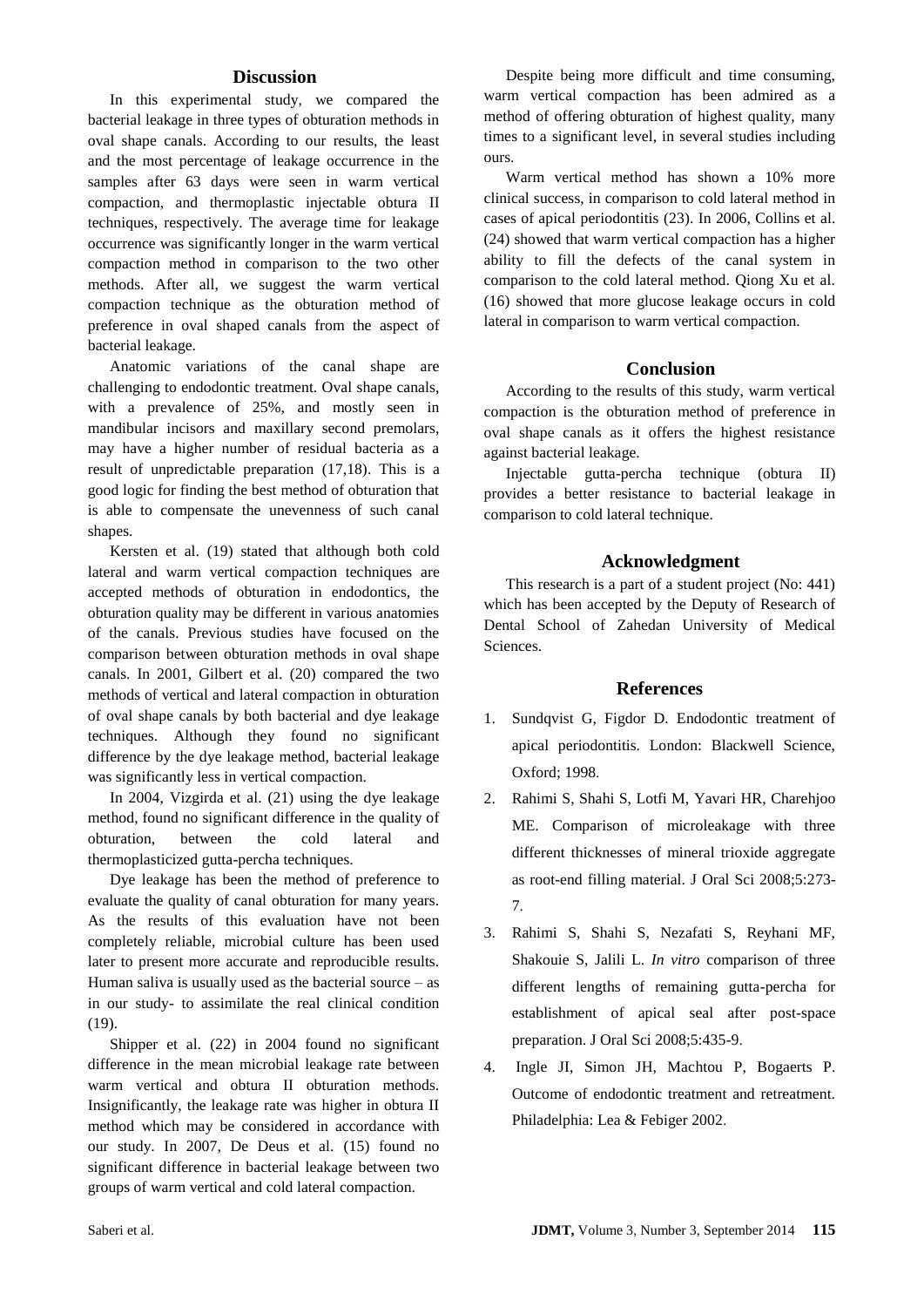- 5. Wu M, Wesselink P. A primary observation on the preparation and obturation of oval canals. Int Endod J 2001;3:137-41.
- 6. Goodis HE. Commentary on: Filling root canals in three dimensions. J Endod 2006;3:279-80.
- 7. De-Deus G, Audi C, Murad C, Fidel S, Fidel RAS. Sealing ability of oval-shaped canals filled using the System B heat source with either gutta-percha or Resilon: an ex vivo study using a polymicrobial leakage model. Oral Surg Oral Med Oral Pathol Oral Radiol Endod 2007;104:e114-e9.
- 8. Rüttermann S, Virtej A, Janda R, Raab WH-M. Preparation of the coronal and middle third of oval root canals with a rotary or an oscillating system. Oral Surg Oral Med Oral Pathol Oral Radiol Endod 2007;104:852-6.
- 9. Haddix JE, Oguntebi B. Endodontic filling with gutta-percha: an update. Florida Dent 1989;60: 18-26.
- 10. Dummer PM. Comparison of undergraduate endodontic teaching programmes in the United Kingdom and in some dental schools in Europe and the United States. Int Endod J 1991;24:169-77.
- 11. Levitan ME, Himel VT, Luckey JB. The effect of insertion rates on fill length and adaptation of a thermoplasticized gutta-percha technique. J Endod 2003;29:505-8.
- 12. Peak J, Hayes S, Bryant S, Dummer P. The outcome of root canal treatment. A retrospective study within the armed forces (Royal Air Force). Br Dent J 2001;190:140-4.
- 13. Yee FS, Marlin J, Arlen Krakow A, Gron P. Threedimensional obturation of the root canal using injection-molded, thermoplasticized dental guttapercha. J Endod 1977;3:168-74.
- 14. Ingle JI, Bakland LK, Baumgartner JC. Ingle's endodontics . Hamilton; BC Decker, 2008.
- 15. DeDeus G, Brandao M, Fidel R, Fidel S. The sealing ability of GuttaFlow™ in oval-shaped canals: an ex vivo study using a polymicrobial leakage model. Int Endod J 2007;40:794-9.
- 16. Xu Q, Ling J, Cheung GS, Hu Y. A quantitative evaluation of sealing ability of 4 obturation techniques by using a glucose leakage test. Oral Surg Oral Med Oral Pathol Oral Radiol Endod 2007;10:e109-e13.
- 17. Siqueira Jr JF, Alves FR, Almeida BM, Machado de Oliveira JC, Rocas IN. Ability of chemomechanical preparation with either rotary instruments or self-adjusting file to disinfect ovalshaped root canals. J Endod 2010;36:1860-5.
- 18. Vieira MVB, Lopes WS, Neves MA, Gama TG, Moreno JO, Rocas IN. Quality of root canal fillings performed by inexperienced operators in ovalshaped canals. Endod Pract Today 2013;7:41-6.
- 19. Kersten H, Fransman R, Velzen ST. Thermomechanical compaction of gutta‐percha. II. A comparison with lateral condensation in curved root canals. Int Endod J 1986;1:134-40.
- 20. Gilbert S, Witherspoon D, Berry C. Coronal leakage following three obturation techniques. Int Endod J 2001;3:293-9.
- 21. Vizgirda PJ, Liewehr FR, Patton WR, McPherson JC, Buxton T. A comparison of laterally condensed gutta-percha, thermoplasticized gutta-percha, and mineral trioxide aggregate as root canal filling materials. J Endod 2004;3:103-6.
- 22. Shipper G, Trope M. *In vitro* microbial leakage of endodontically treated teeth using new and standard obturation techniques. J Endod 2004;3:154-8.
- 23. Benenati F. Obturation of the radicular space. Endodontics. BC Decker Inc, 2008.
- 24. Collins J, Walker MP, Kulild J, Lee C. A comparison of three gutta-percha obturation techniques to replicate canal irregularities. J Endod 2006;3:762-5.